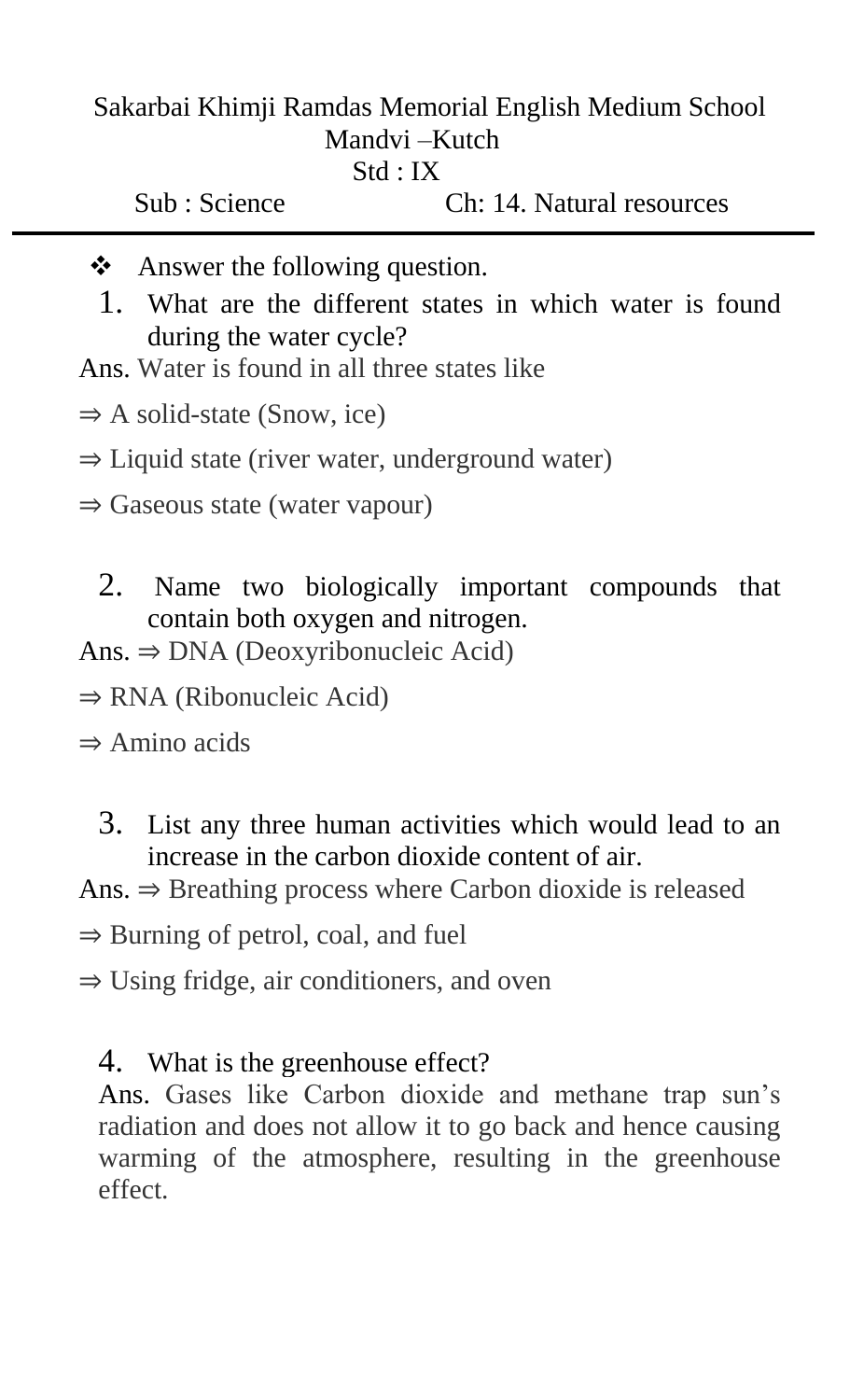5. What are the two forms of oxygen found in the atmosphere?

Ans. Oxygen is present in two form

 $\Rightarrow$  Diatomic molecular form (O2)

 $\Rightarrow$  Triatomic molecular form (O3)

6. Why is the atmosphere essential for life? Ans.  $\Rightarrow$  The atmosphere is constituted of various main gases like O2, N2, and CO2 which are the basis of living of microorganisms, plants, and animals.

⇒ Photosynthesis is due to earth's atmosphere

⇒ The constant temperature of the earth is the cause of the earth's atmosphere

⇒ Processes like respiration, burning, and combustion are due to the atmosphere

⇒ The atmosphere is the main reason to restrict UV rays into the earth.

# 7. Why is water essential for life?

Ans.  $\Rightarrow$  All the biological activities are respiration, digestion and other biological reactions are supported by water

⇒ Living beings are composed of more than 70% of water

⇒ Transportation of substances from one form to another takes place due to the presence of water.

8. How are living organisms dependent on the soil? Are organisms that live in water totally independent of soil as a resource?

Ans. All living organisms on the earth directly or indirectly dependent on soil for a living. Plants obtain water and minerals through the soil and prepare their food. Other living organisms that live in water are entirely not totally independent of soil because the microbes growing on the soil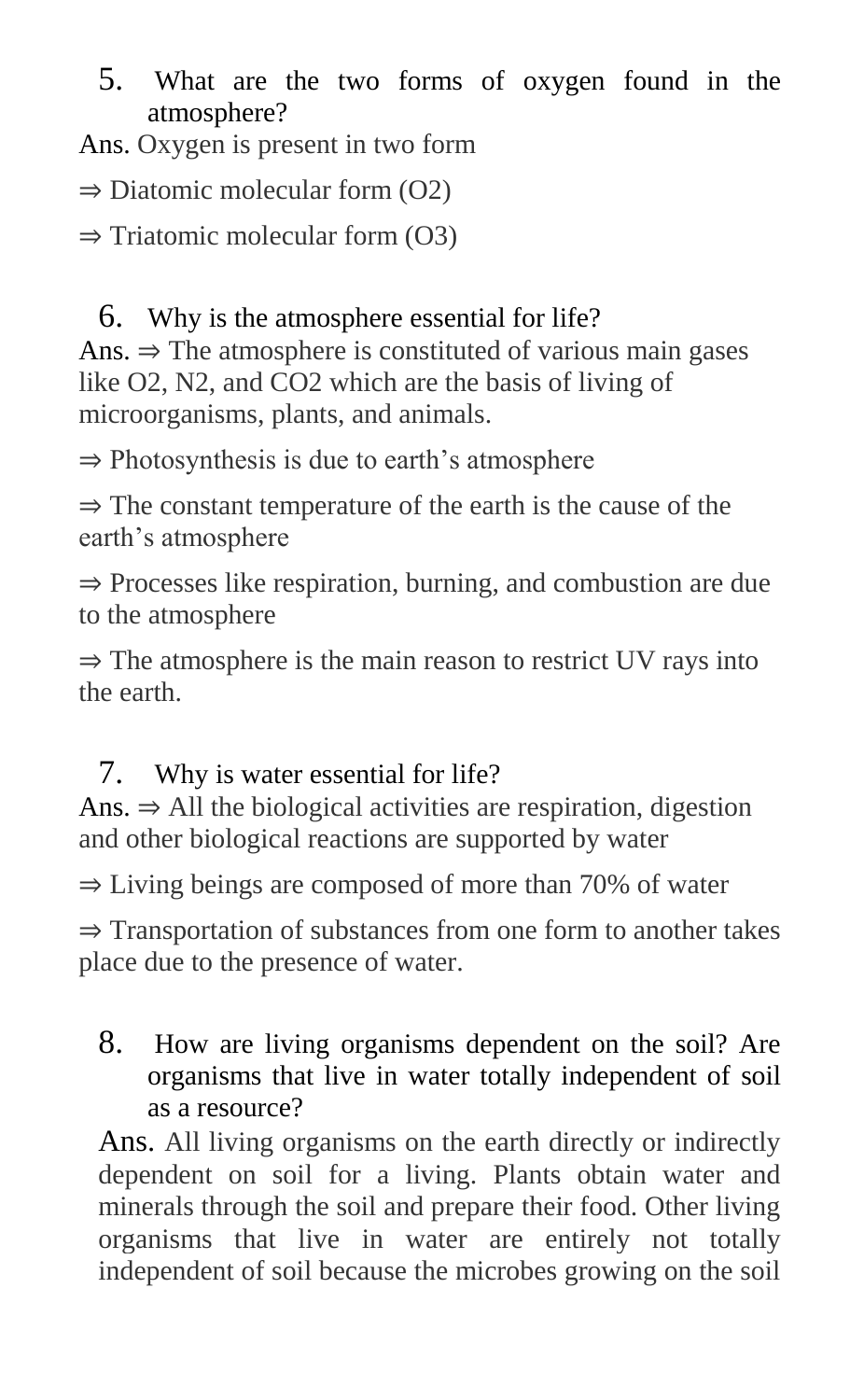in water are the primary producers. Primary producers are the main and chief element of the food chain. Various microbes found in soil help in the decomposition of dead plants and animals in water which helps in returning the nutrients and elements back to the water.

9. You have seen weather reports on television and in newspapers. How do you think we are able to predict the weather?

Ans. Weather is studied as the collection of various elements like high and low temperatures, humidity, rainfall, wind speed and more using various figures and facts with relevant instruments. Hence on the data collected by the meteorologists, we are able to forecast the weather.

10. We know that many human activities lead to increasing levels of pollution of the air, water-bodies and soil. Do you think that isolating these activities to specific and limited areas would help in reducing pollution?

Ans. Human activities are the main reason for the pollution in the air. Air is the medium to spread the pollutants into various sources like water and soil. Hence we can say that limiting activities certain place will definitely help the air pollution to be controlled to some extent.

11. Write a note on how forests influence the quality of our air, soil and water resources.

## Ans. **Air:**

- Forests help in purifying the air by absorbing all kinds of pollutants.
- Forests help in increasing the oxygen level in the air by absorbing carbon dioxide during photosynthesis.
- Transpiration helps to maintain the temperature of the surrounding and helps in the formation of clouds.